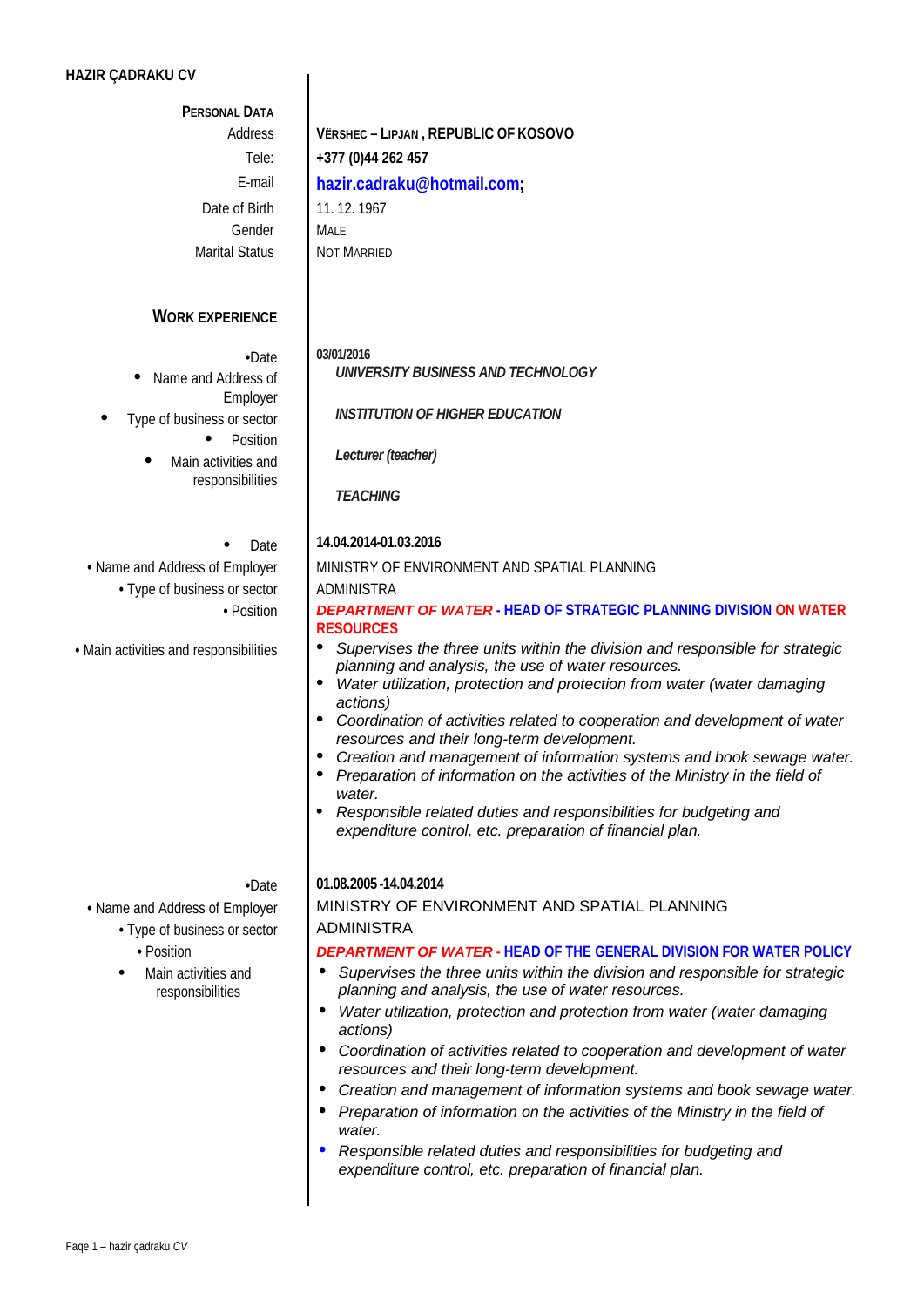## **•** Name and Address of Employer *ADMINISTRA*

- $\cdot$  Type of business or sector
	- Position
- Main activities and responsibilities

- Type of business or sector *MINING ACTIVITY*
	- Position
- Main activities and responsibilities

- - - Position
		- Main activities and responsibilities

## **EDUCATION**

Date

- Name and typemof institution
	- Subjects / Branch
- Title and qualification obtained

Date

## **01.06.2004 – 01.08.2005**

## **•**Date *MINISTRY OF ENVIRONMENT AND SPATIAL PLANNING*

### **DEPARTMENT OF WATER - HEAD OF UNIT FOR ANALYSIS AND** *STRATEGIC PLANNING*

- *Responsible for working within the unit.*
- *Supervision unit responsible for carrying out the analytical-synthetic dealing*  with: the use of water, protection of water and protection from water (water *damaging actions).*
- *Coordination of work and tasks in the preparation of professional bases for the drafting of documents for governing and protecting their waters.*
- *Professional programs Coordination of municipal bodies for governance of water resources.*
- *Ccooperation with other state administration bodies and units of local administration and other institutions.*
- *Priorities design, analysis and strategic planning of water resources.*
- *Definition of long-term plans to work in the field of water.*

## **•**Date **01.10.1999 – 30.09.2000**

**•** Name and Address of Employer *MINES AND INDUSTRY MAGNEZITITI,, GOLESHË "- Magura* **MINING GEOLOGIST**

> *Responsible for engineering work in reviewing, evaluating and drafting of geological, hydrogeological and calculation of mineral reserves.*

**•**Date **01.09. 1993-1997 - 01.09.2000-01.06.2004**

- Name and Address of Employer  $\parallel \bullet \right.$  Second schools,, ULPIANA 'Lipjan'
	- Type of business or sector **e** *e* Educational institutions
		- *TEACHING*
		- *TEACHING*

## **31.01.2011 – 27.06.2014**

- *Polytechnic University of Tirana, Faculty of Geology and Mines*
- *HYDROGEOLOGY*
- *PhD*

*Of PhD Dissertation: QUANTITATIVE AND QUALITATIVE CHARACTERISATION WATER RESOURCES IN THE BASIN OF DUKAGJIN, KOSOVO*

## **17.12.2004 - 21.03.2009**

• Name and type of institution *University of Prishtina - Faculty of Mining and Metallurgy* • Subjects / Branch *Hydrogeology and Engineering Geology* • Title and qualification obtained *Master of Science in Hydrogeology and Engineering Geology*

> *PAPER FOR A MASTER LEVEL SCIENCE: RESEARCH GEOLOGICAL-ENGINEERED FOR THE DETERMINATION OF RESERVOIR BUILDING UNDERGROUND KARST TERRAINS, LOCALITY SOURCE (ISTOG)*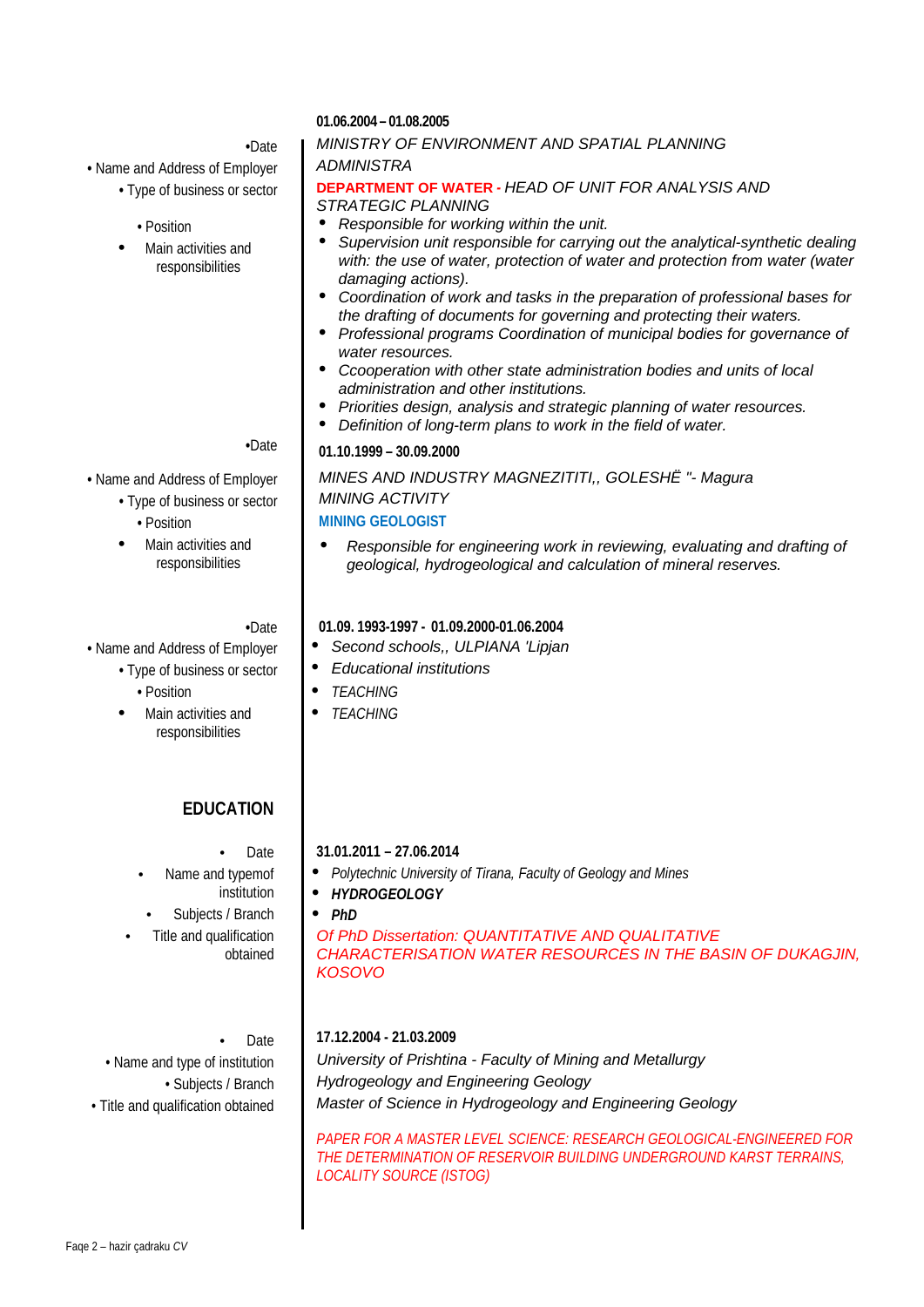| • Date<br>• Name and type of institution<br>· Subjects / Branch<br>· Title and qualification obtained | 01.10.1987 - 16.12.1992<br>University of Prishtina - Faculty of Mining and Metallurgy<br>Geology<br><b>Geological engineer</b><br>GRADE PAPER TO OBTAIN ENGINEER: ECONOMIC ASSESSMENT SPRING OF IRON-<br>NICKEL GLLAVICA IN MEDVEC |
|-------------------------------------------------------------------------------------------------------|------------------------------------------------------------------------------------------------------------------------------------------------------------------------------------------------------------------------------------|
| • Date<br>• Name and type of institution<br>· Subjects / Branch<br>· Title and qualification obtained | September 1982 - June 1986<br>Secondary Education Centre in Magurë- Lypjan Oriented<br>Mining<br><b>Technical Exploration of Surface Mining</b>                                                                                    |
| • Date<br>• Name and type of institution<br>· Subjects / Branch<br>· Title and qualification obtained | September 1974 - June 1981<br>Elementary School "Stanko Buriç" Magura<br>Primary education<br><b>Elementary school diploma</b>                                                                                                     |
| PERSONAL SKILLS AND<br><b>POWERS</b><br>Mother language                                               | <b>ALBANIAN</b>                                                                                                                                                                                                                    |
| Other Languages<br>· Skills Read<br>• Writing skills<br>• Speaking Skills                             | <b>SERBIAN / CROATIAN</b><br><b>ENGLISH</b><br>VERY GOOD<br><b>ENOUGH</b><br>VERY GOOD<br>ENOUGH<br>VERY GOOD<br><b>ENOUGH</b>                                                                                                     |
| Social skills and competencies                                                                        | COORDINATION<br>MANAGEMENT,<br>AND<br>GOOD<br>COMMUNICATION<br>DIALOGUE,<br>SKILLS,<br>COOPERATION INTERPERSONAL, PRESENTATION SKILLS AND SKILLS TRAINING                                                                          |
| Organizational skills and<br>competencies                                                             | PLANNING, ORGANIZATION, MANAGEMENT, ASSESSMENT, PLANNING AND DESIGN OF<br>PROJECTS.                                                                                                                                                |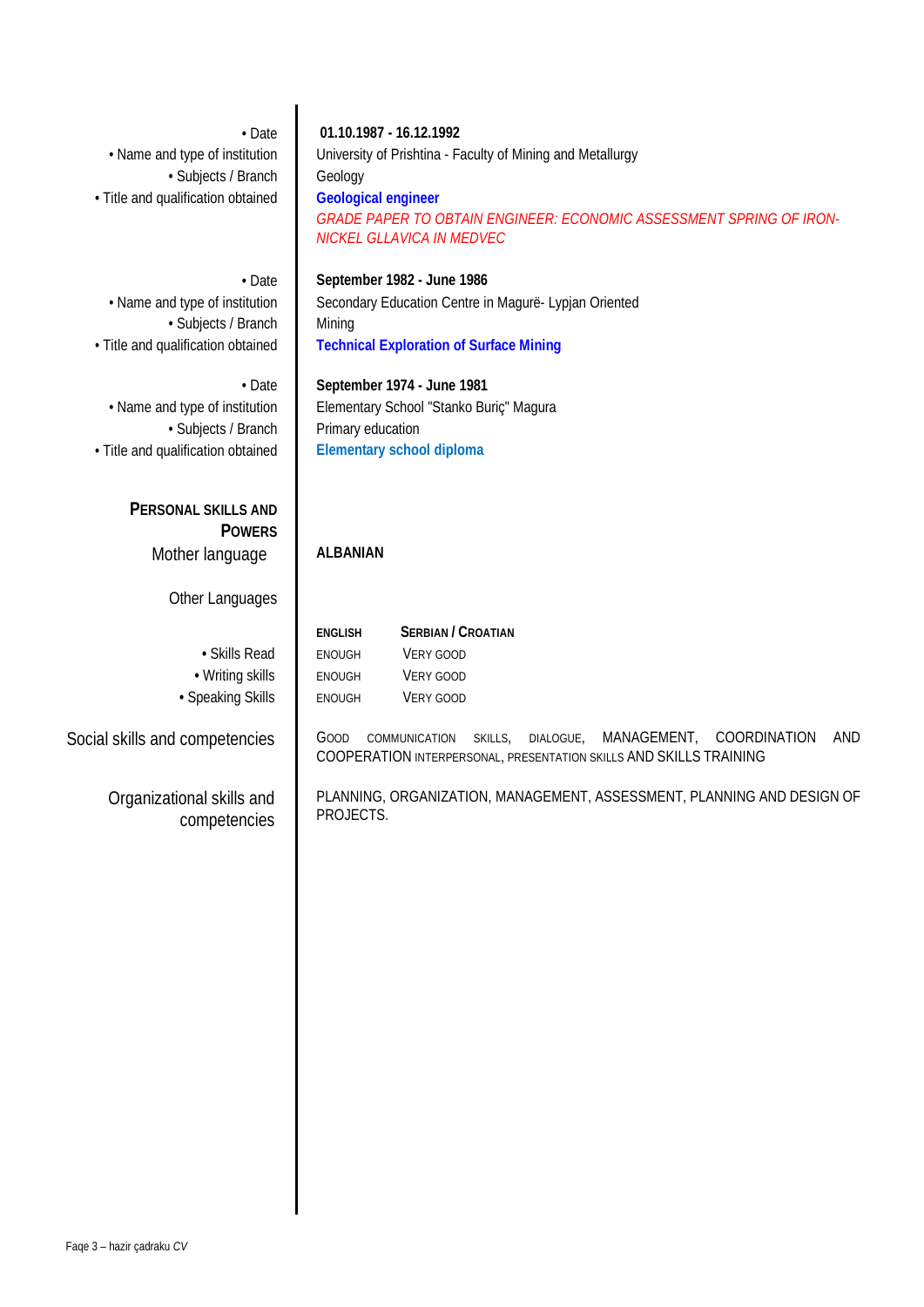PROCESSOR TO TEXT (MS WORD, WORD) SOFTWARE FOR PRESENTATIONS (MS POWER POINT) SOFTWARE PROFESSIONAL (AQUA CEM, HEC SSP, MAP INFO, AUTO CAD, GIS ETC.)

## **TRAINING**

- Horizon 2020 ,, The Implementation of the Water Framework Directive as a Means to Promote Environmental integration (07-08. July.2011) '' Tirana.
- Albanian Diplomatic Academy (09-13. September. 2010). Diplomatic protocol and ceremony ,, State '' Tirana.
- Institute for Public Administration ,, Development and Implementation of Public Policies (5-6.02.2009) 'Pristina
- USAID / Kosovo ,, Introduction to Hydrogeology, Groundwater and well-field disign (16-17.09.2009) '' - Pristina
- UNDP / Kosovo ,,Slovak experience in Environmental Management and remediation of mine sites with focus on acid mine drainage and heavy metal treatment (25- 31.October.2009) 'Bratislava.
- American University in Kosovo ,, Introduction to Geographic Information SISTEMS (August .2008) 'Pristina
- ERM Italy / Kosovo ,, Lignite Mining and Power Generation Sector (September 2008) 'Pristina
- Europena Agency for Integration/Kosovo ,, Cours and Coaching on IPA Programming of 80 hours, November 2007 and February 2008 '' Pristina
- Institute for Public Administration ,,Project Management (21 Feb-07. March .2008) 'Pristina
- Institute for Public Administration ,,Microsoft Office Project (05-07.March.2008) 'Pristina
- Institute for Public Administration ,,The Public Administration Reform (18- 19.12.2008) 'Pristina
- Institute for Public Administration and Outsourcing Moivimi ,, Leadership (05-07. June .2006) 'Pristina
- RIINVEST Institute ,, Methodological Aspects EU Planning and Analysis of the current state of the SWOT in the Vision, Objectives and Policy Priorities, Identify Measures, Projects and Programmes and Training Budgets (01 April - 30 November. 2006) Pristina
- EPTISA / Kosovo ,, Effective Teamwork (21-22. June. 2006) Pristina.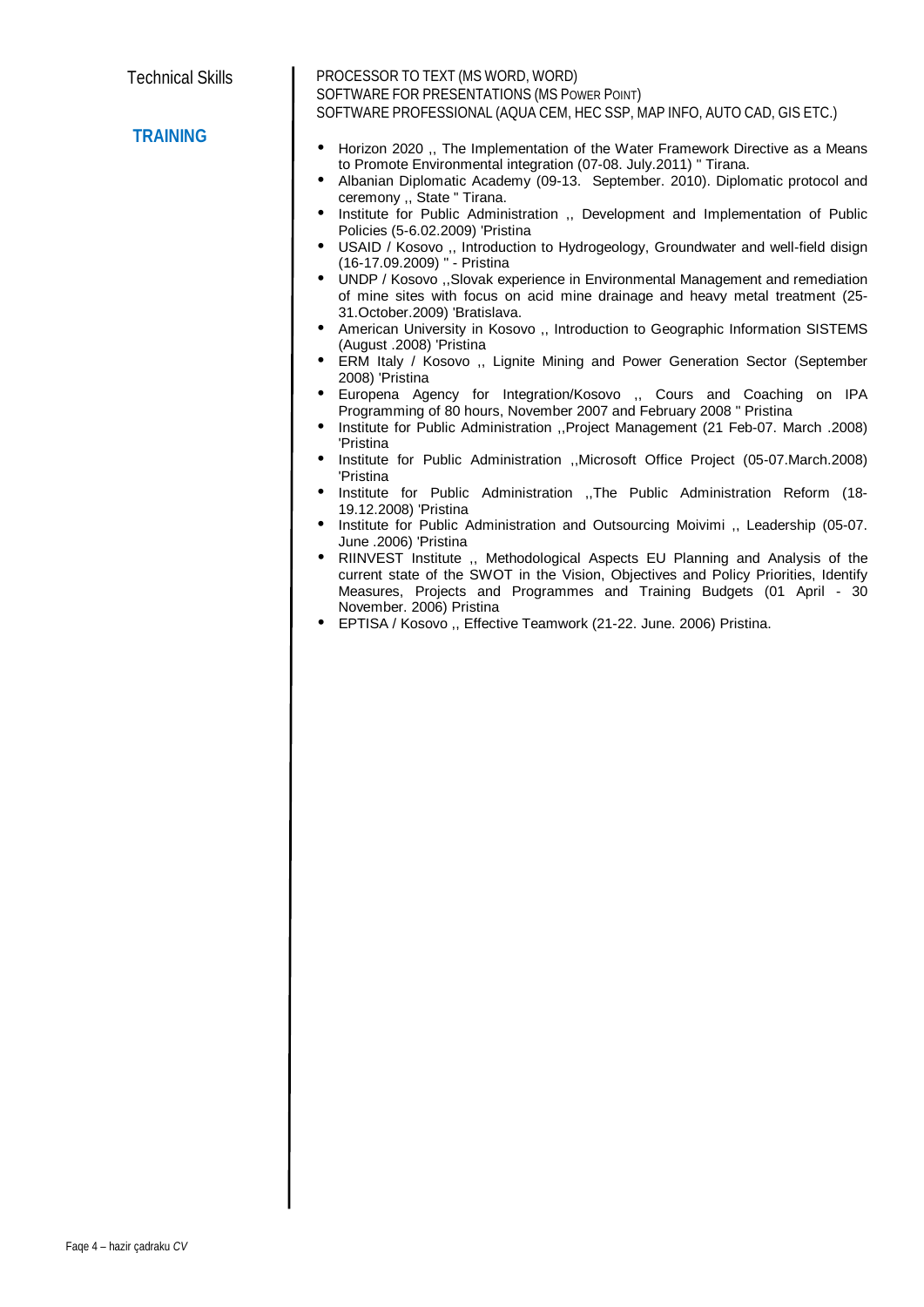| <b>PARTICIPATION</b><br>IN<br><b>CONGRESSES,</b><br><b>CONFERENCES,</b> | $\bullet$<br>04-06 November 2015. The conference and the joint exhibition Balkan ,, Water and<br>Sustainable Development "- Pristina                                                                                                                                                                        |
|-------------------------------------------------------------------------|-------------------------------------------------------------------------------------------------------------------------------------------------------------------------------------------------------------------------------------------------------------------------------------------------------------|
| <b>SYMPOSIUMS, FORUMS</b>                                               | 02-03.10. 2014 Water and Environment Seminar ,, Pristina<br>٠                                                                                                                                                                                                                                               |
|                                                                         | 24-26. September. 2014 XX Congress of the Carpathian Balkan Geological Association<br>in Tirana                                                                                                                                                                                                             |
|                                                                         | November 06- 08. 2013 Annual Conference of the Association of Water and<br>٠<br>Wastewater, Kosovo - Albania, Pristina                                                                                                                                                                                      |
|                                                                         | May 31 - June 5, 2013. 3RD International Conference of Ecosystems, Tirana                                                                                                                                                                                                                                   |
|                                                                         | Oct, 2004, 2005, 2006, 2007, 2008, 2009, 2010, 2011, 2012. Days Annual Conference<br>٠<br>of the Water Service in Kosovo and Pristina.                                                                                                                                                                      |
|                                                                         | 01-02. October. Albshkenca-2010 Institute Annual Conference V, Pristina                                                                                                                                                                                                                                     |
|                                                                         | 27-31. May. Balwois 2008. Conference in Ohrid-Macedonia<br>٠                                                                                                                                                                                                                                                |
|                                                                         | 18-20. October. 2006 Annual Conference of the Association of Water and Sewage of<br>Albania, Tirana                                                                                                                                                                                                         |
|                                                                         | 27-30. September. Symposium 2006. Potential Gjeominerare Strategy and Their<br>Management, Mitrovica                                                                                                                                                                                                        |
|                                                                         | October 2005. European Quality Days conference in Kosovo, Pristina                                                                                                                                                                                                                                          |
|                                                                         | October 2004. Protecting Rivers Conference Challenge for All, Pristina                                                                                                                                                                                                                                      |
| <b>SCIENTIFIC WORKS</b>                                                 | Hazir ÇADRAKU, Rizah MURSELI, Shpend AGAJ, 2014. FEATURES HIROGRAFIKE and<br>1.<br>HYDROGEOLOGICAL NATIONAL PARK, BJESHKËT E NEMUNA" International Scientific Journal<br>Micro Macro & Mezzo Geo Information, Nr.3. Viti, 2014 page 81-101. ISSN 1857-9000,<br>KDU: 91. Impact factor (2013):0,386, Skopje. |
|                                                                         | Hazir ÇADRAKU, Fidaim SAHITI, Fidan BILALLI, 2014.VULNERABILITETI I UJËRAVE<br>2.<br>NENTOKESORE-HARTA E VULNERABILITETIT, Proceedings Book, Balkans Joint Conference<br>5-7 November, 2014, Tiranë.                                                                                                        |
|                                                                         | 3. Çadraku H, Beqiraj A and Sahiti F, 2014. HYDROCHEMICAL CHARACTERISTICS OF<br>GROUNDWATER IN THE DUKAGJINI BASIN, KOSOVO. Bulletin of the Geological Sciences-<br>Special Issue Vol., 1/2014 page 380. ISSN 0254-5276. Tirana                                                                             |
|                                                                         | 4. H. Çadraku, A. Beqiraj, 2013. GROUNDWATER VULNERABILITY ASSESSMENT to<br>(DUKAGJINI BASIN,<br>Journal of<br><b>CONTAMINATION</b><br>KOSOVO).<br>International<br>ENVIRONMENTAL APPLICATION & SCIENCE. Year, 2013. Volume 8- Issue 2,<br>ISSN:1307-0428, Environ.Eng.Dept, 42003 Konya, TURKEY.           |
|                                                                         | H. Cadraku, B. Dobruna, A. Beqiraj, 2013. ASSESSMENT OF THE SURFACE WATER<br>5.<br>QUALITY OF THE DRINI I BARDHE BASIN USING THE WATER QUALITY INDEX (WQI)<br>METHOD, June, 2013. Essays on Ecosystems and Environmental Research. Volume<br>3/3, 2013. ISSN 2224-4980. Tirana.                             |
|                                                                         | 6. H. Çadraku, A. Beqiraj, 2013. GIS-BASED EVULUATION OF GROUNDWATER<br>VULNERABILITY IN ISTOG BASIN (DUKAGJINI REGION, KOSOVO), June, 2013. Essays on<br>Ecosystems and Environmental Research. Volume 3/3, 2013. ISSN 2224-4980,<br>Tirana.                                                               |
|                                                                         | H. Çadraku, A. Beqiraj, 2013. FEATURES HYDROGEOLOGICAL DUKAGJIN BASIN,<br>7.<br>KOSOVE. Bulletin of the Geological Sciences (Nr.1/2013), year 32(49) publication<br>1&2/2013, Tirana(page 53-66).                                                                                                           |
|                                                                         | Hazir Çadraku, Naser Bajraktari, Fidaim Sahiti, 2013. INTEGRATED MANAGEMENT<br>8.<br>OF WATER RESOURCES IN THE REPUBLIC OF KOSOVO. Proceedings Book, (6-<br>8/November 2013, Pristina, Kosova), ISBN: 978-9928-08-133-9. Pristina.                                                                          |
| Faqe 5 - hazir çadraku CV                                               | H. Cadraku, F. Sahiti, 2012. HYDROGEOLOGICAL CHARACTERISTICS OF KOSHARE<br>9.<br>AREA, KOSOVE. Bulletin of the Geological Sciences 2012 (special numbers) viti<br>31(48) publication, special electronic edition, Paper's Book, ISSN 2306-9600.                                                             |

Tirana.

 $\mathsf{l}$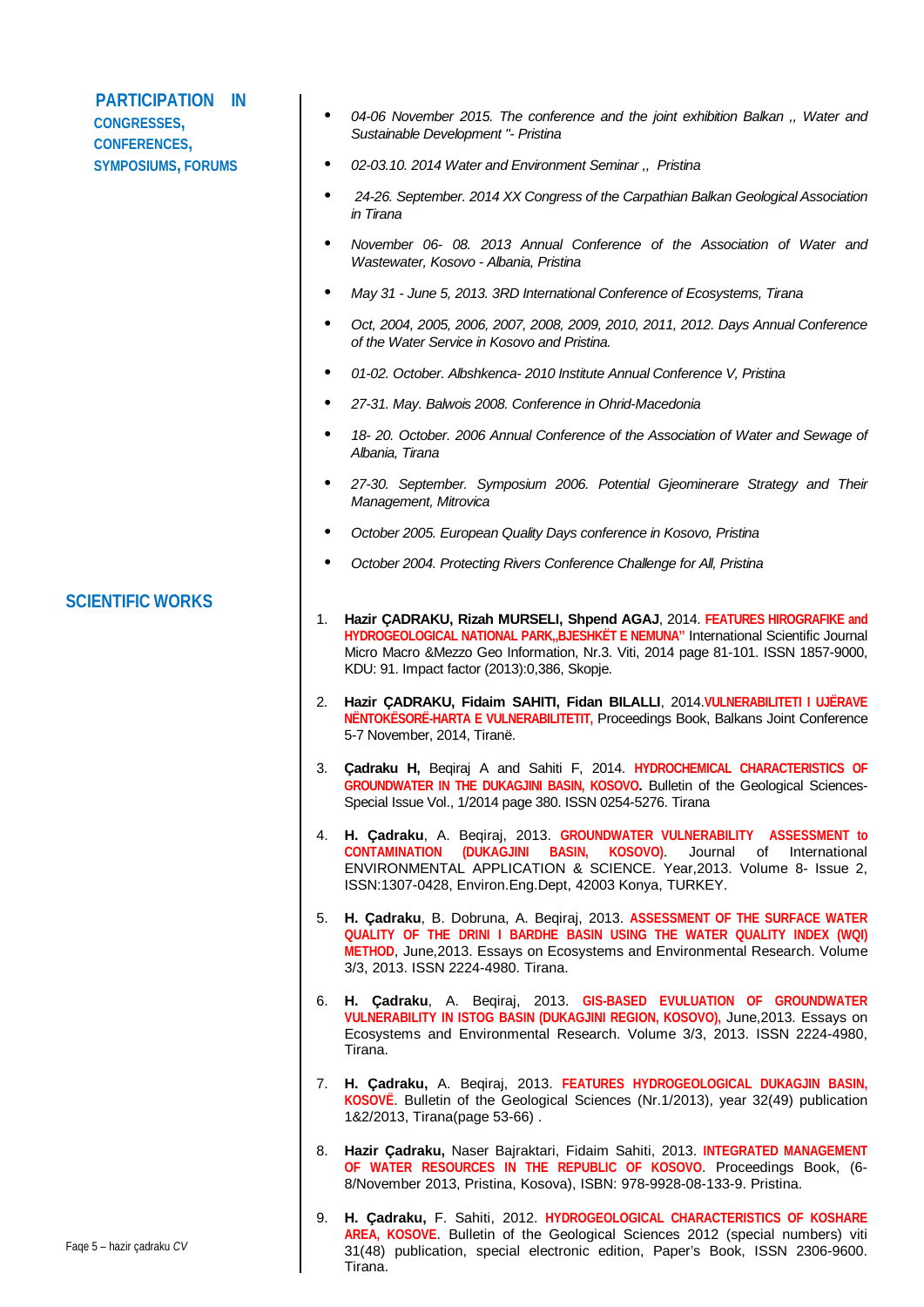## **SCIENTIFIC WORKS**

- 10. **Çadraku H.**, Sahiti F, 2010. **The role of scientific research in the implementation of integral policies in the management of water resources**. Environment magazines year III. Nr. 7 (page 14)- Pristina.
- 11. **Çadraku H.**, 2009. **Protection of water dams**. Environment magazines year II. Nr. 6 (page11)-Pristina.
- 12. Dr.Vahdet Pruthi, **Dr.Hazir Çadraku**, MSc.Valbon Bytyqi, 2014. **DEFINITION OF AREAS OF HEALTH PROTECTION GRYKËPUSEVE GROUNDWATER EXPLOITATION IN THE REGION LIPJAN (KOSOVO)**. Geographic research 16. KDU 556.36:614.777 (496.51-19) page 149-161.
- 13. Durmishi L, Bici M, **Çadraku H,** Domaniku D, 2014. DETERMINING THE DEGREE OF CONCENTRATION AND TRANSFER OF SOME HEAVY METALS IN THE VEGETATIVE BODY OF NETTLE PLANT (URTICA DIOICA). Proceedings Book-Essays on Ecosystems and Environmental Research. Volume 3/4, 2014. ISBN: 978-9928-4068- 8-0.Tirana.
- 14. Bilalli F, Qorri N, **Çadraku H** and Hyseni Q, 2014. USE OF GEOLOGICAL-ENGINEERING METHODS FOR PROTECTION AGAINST WATER PENETRATION IN COAL EXPLOITATION IN SECTOR SITNICA OF MIRASH MINE**.** Bulletin of the Geological Sciences-Special Issue Vol., 2/2014 page 105. ISSN 0254-5276 , ISSN 2306- 9600. Tirana
- 15. Sahiti F, **Çadraku H**, Buza F, Bejta S and Hajra E, 2014. POTENTIAL ANTHROPOGENIC IMPACTS ON THE VRAGOLI-KUZMIN GROUNDWATERS AND THE RISK OF WATER POLLUTION IN THE POTABLE WATER-SUPPLYING WELLS**.**  Bulletin of the Geological Sciences-Special Issue Vol., 2/2014 page 141. ISSN 0254-5276 , ISSN 2306-9600. Tirana
- 16. Fidaim Sahiti, Islam Fejza, **Hazir Çadraku,** 2012. 3D STRUCTURAL MODELING and ORGANIZATION of SILICATE DEPOSIT of Fe, Ni in GLLAVICA, Bulletin of the Geological Sciences 2012 (special issue) viti 31(48) publication (Paper's Book), Tirana.
- 17. Milushi I, Kodra A, **Çadraku H,** 2010. geological survey Scale 1:25000, plansheti K-34-43 (153-1-1). The Independent Commission for Mines and Minerals- Pristina.
- 18. Dardha M., Mekshiqi N., Fejza I., Hysenaj R., Meha M., **Çadraku H.,** 2009. Geological correlation of the border Kosovo - Albaniai'' Plansheti K-34-65-B (Kruma, scale 1:50000). Ministry of Energy and Mines -Pristina
- 19. Hoxha V, Kodra A, Avdullahu S, Meha M, **Çadraku H,** 2009. Geological correlation of the border Kosovo - Albania'' Plansheti K-34-78-A (Shishtaveci, scale 1:50000). Ministry of Energy and Mines -Pristina
- 20. Hysenaj R, Fejza I, Dardha M, Meha M, **Çadraku H,** 2009. Geological correlation of the border Kosovo - Albania'' Plansheti K-34-66-A (Prizren, shkallë 1:50000). Ministry of Energy and Mines -Pristina
- 21. Shaip Zahir Hyseni, Shaban Tahiri, **Hazir S. Çadraku,** Fidaim A Sahiti, 2006. Krilevës- andesite of their practical use "Summary Abstract GJEOMINERARE - STRATEGJIA POTENTIAL AND THEIR MANAGEMENT (27-30 / Sept / 2006) MITROVICA.
- 22. Halime I. Hajra, Naser H. Peci, Midin H. Bojaxhiu, Sheribane H. Abazi, Elez Sh. Krasniqi, **Hazir S. Çadraku,** 2006. Solid waste management in Mitrovica "Summary Abstract GJEOMINERARE -STRATEGJIA POTENTIAL AND THEIR MANAGEMENT (27-30 / Sept / 2006) MITROVICA.
- 23. Esat R. Peci, Perparim Ahmenti, Flurije I. Peci, Hasan S. Hasani, **Hazir S. Çadraku,** 2006. Necessity gjologo-geomechanical study of landslides in Kosovoeconomic benefits of this study, "Abstract Summary -STRATEGJIA GJEOMINERARE POTENTIAL AND THEIR MANAGEMENT (27-30 / Sept / 2006) MITROVICA.
- 24. Goxhuli V, Qoku E, Hajra E**, Çadraku H**, Ibrahimi I, 2006. Land degradation from mining activities and ash from TPP A and TPP B, with other complexes KEK. Albshkencës Institute 01-03 September 2010 (abstract), Pristina.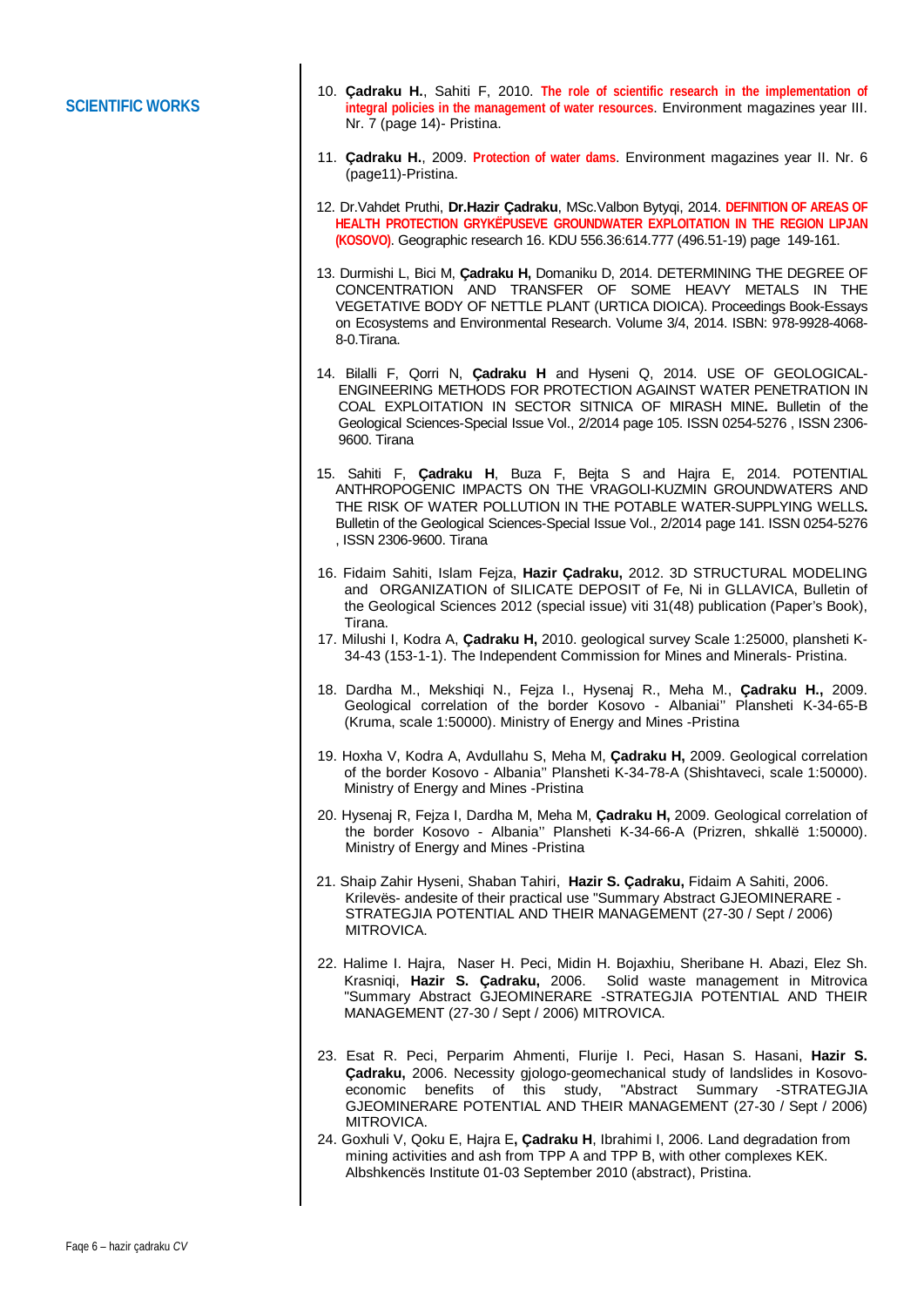- **PROFESSIONAL ACTIVITIES** 1. **Çadraku H,** Rexhepaj B, 2014. Elaborate on the calculation of geological reserves of limestone ,,UDHA DROME'' – IVAJË - KAÇANIK.
	- 2. **Çadraku H,** 2013. Mineral research program in the area ,,LIVOQ I EPËRM'' për ,,L&G FONDACIONI SPECIAL'' SH.P.K. – Pristina
	- 3. **Çadraku H,** 2013. Programi për hulumtimeve e mineralizimeve poliminerale në zonën ,,GUMNISHT-BRESALC'' për ,,SOAL'' SH.P.K. – Pristina
	- 4. **Çadraku H,** 2013. Mineralization research program polimineral area,,VERBIC-MAKRESH'' për ,,SOAL'' SH.P.K. – Pristina
	- 5. **Çadraku H,** Rexhepaj B, 2012. Geological elaborate limestone,, KLEÇKË''- for ,,LIPI'' Sh.P.K. Malisheva.
	- 6. **Çadraku H,** 2012**.** Research program in the area of mineralization polimineral ,,BATLLAVË'' për ,,D.C.I''SH.P.K. – Pristina
	- 7. **Çadraku H,** 2012**.** Marl research program in the area,,LESHAK'' Leposaviq, for,,DONI'' Sh.P.K.- Pristina
	- 8. **Çadraku H,** Rexhepaj B, 2011. Aneks Elaborate on geological reserves calculation for the spring of quartz sands ,,LLOZISHTË'' – për ,,XELLA'' L.L.C - Lipjan.
	- 9. **Çadraku H,** Rexhepaj B, 2011. Geological elaborate limestone,, NGUCAT''- për ,,LUMI" Sh.P.K – Malisheva.
	- 10. **Çadraku H,** Sahiti F., 2010. Geological and elaborate calculation for geological reserves of limestone ,, Qafa e Mirenës''- for ,,SOKOLI'' Sh.P.K – Vrellë, Lipjan
	- 11. **Çadraku H**, Sahiti F, Fejza I, 2006. Elaborate on the calculation of geological reserves for the clay mineral source,, Abrangjë" the Company,, ,,EUROBLLOK'' – Podujeva
	- 12. **Çadraku H,** Fejza I, Sahiti F, 2005. Elaborate on the calculation of geological reserves of limestone,, Grab" Studençan" –Theranda.
	- 13. **Çadraku H**, Sahiti F, 2000. Reworking of elaboration on the use surface ,,SHPATI I GOLESHIT" MIM,,Goleshë" – Magura
	- 14. Fejza I, **Çadraku H,** Sahiti F. 2007. Geological elaborate revision of the source of marl and clay marl ,,Paldenicë" për,,SHARR CEM" – Hani i Elezit
	- 15. Fejza I, **Çadraku H,** Sahiti F, 2006. Annex Elaborate on geological reserves calculation for the spring of quartz sands,,LLOZISHTË'' – për ,,XELLA'' L.L.C - Lipjan.
	- 16. Fejza I, Sahiti F. **Çadraku H,** 2006. Elaborate on calculation for oilfield geological reserves of marule limestone,,Biraçë" the Company,, FAMIS –CO" –Suhareka.
	- 17. Fejza I, Sahiti F. **Çadraku H,** 2006. Elaborate on geological calculation reserves for limestonse ,,SLIVOVË" the Company,, RR-MALIQI" –Gjilan.
	- 18. Sahiti F, Fejza I, **Çadraku H**, 2005. Elaborate on geological calculation reserves for limestonse ,,POJATA" the Company,, EUROKOS" – Prishtina.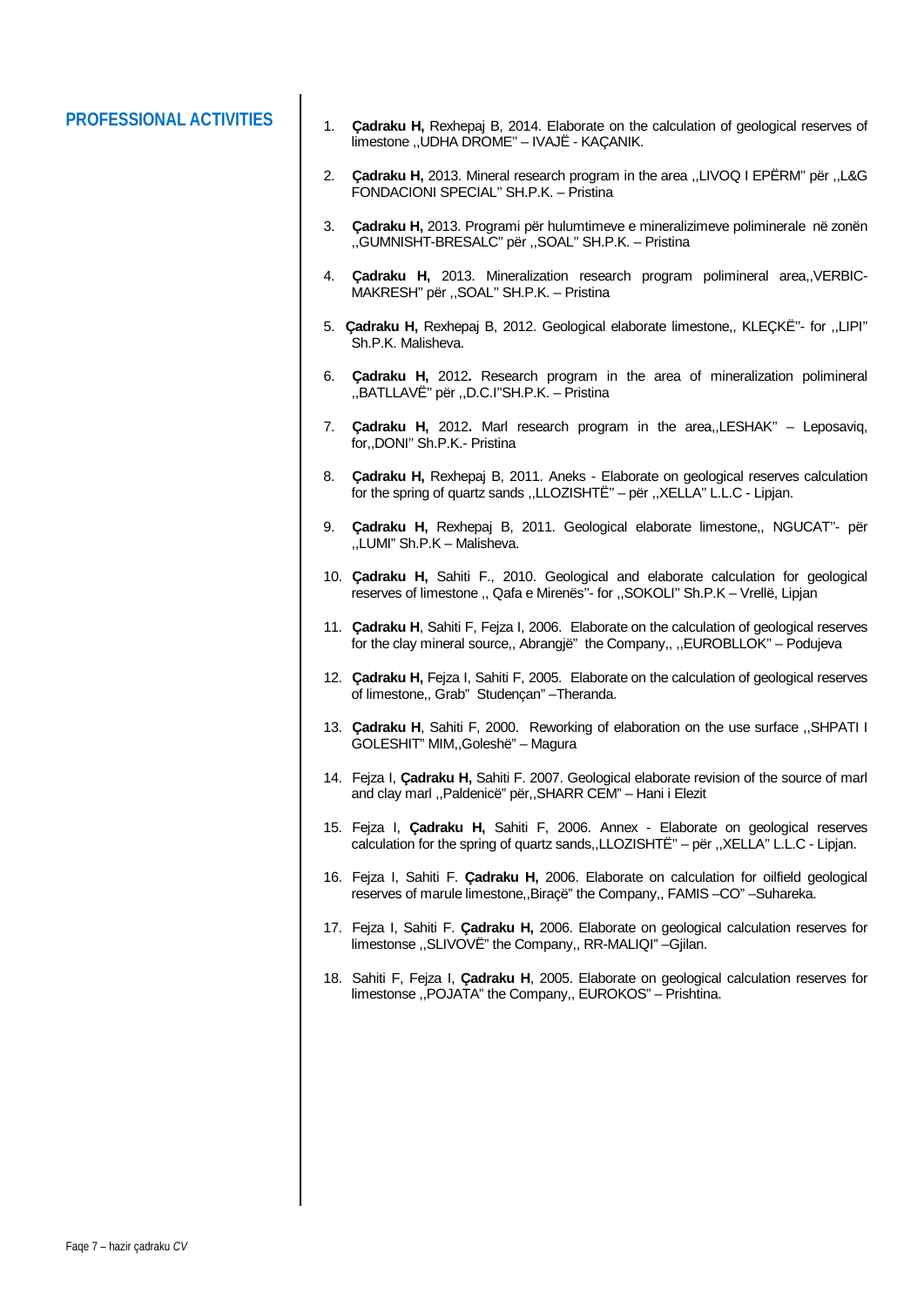## **PARTICIPATION IN DEVELOPMENT THE LAWS AND REGULATIONS**

Draft Inspectorate of Environment, Water, Spatial Planning and Construction, (Member of the Working Group, Protocol number 141/11 date 03/02/2011)

Draft Law on Kosovo Waters (Chairman of the working group, protocol number 58/10 dated 14/01/2010)

Draft Law on Protection of Nature, (Member of the Working Group, the protocol number 57/10 dated 14/01/2010)

Draft Law on Environmental Protection Fund, (Member of the Working Group, the protocol number 62/10 dated 14/01/2010)

Draft Water Kosovo (Member of the working group, protocol number 1474 dated 08/08/2009)

Administrative Instruction on Protected Areas Strategy, (Chairman of the working group's decision no. 19/2015 dated 27.01.2015, Nr. Prot: 424/15 dated 25/01/2015)

Administrative Instruction Authority River Basin Region, (Member of the working group Decision no. 175/2015 dated 28.09.2015, Nr. Prot: 424/15 dated 25/01/2015)

Administrative Instruction for Regulation of proclaiming and Asset Loss Status of Artificial Water, (Member of the working group's decision no. 13/2015 dated 22.01.2015, Nr. Prot: 427/15 dated 29/01/2015)

Establishment of Regional Authority River Basin, (Member of the working group's decision no. 35/15 dated 21.05.2015 Protocol 2274/15, dated 05.21.2015)

Administrative Instruction on the Form and Content Form Punishment mandatory fines, (Member of the Working Group Decision no. 198/2014 dated 12.09.2014, Nr. Prot: 4573/14 dated 15/09/2014)

Administrative Instruction for the way the recording and the legitimacy of the Inspectorate, (Member of the working group's decision no. 10/2014 dated 27.01.2014, Nr. Prot: 343/14 dated 28.01.2014

Administrative Instruction for Waste Management of Extractive Industry and Mining (Member of the working group's decision no. 22/2014 dated 05.02.2014, Nr. Prot: 486/14 dated 05.04.2014)

Administrative Instruction for the content, form, conditions and manner of issuing the Permit and Water Conservation, (Member of the Working Group decision no. 76/2013 dated 07.06.2013, Nr. Prot: 2008/13, dated 07/06/2013)

Administrative Instruction on the Criteria for Determining Water Protected Areas and their Protection Measures for Water Resources Used for drinks, (Member of the working group's decision no. 74/2013 dated 07.06.2013, Nr. Prot: 2010/13, dated 07/06/2013)

Administrative Instruction for the way the recording and the legitimacy of the Water Inspector, (Member of the Working Group decision no. 73/2013 dated 07.06.2013, Nr. Prot: 2012/13, dated 07/06/2013)

Administrative Instruction for the Administration of vehicles and their waste, (Member of the Working Group decision no. Prot: 09/1218 dated 25.05.2009)

Member of the Technical Group for the Implementation of the Memorandum of Understanding between Kosovo - Macedonia (Decision no. Protocol 3686/14, date 11.07.2014, Nr. 149/2014 dated 08.07.2014)

Coordinator for the Implementation of Memorandum of Understanding on Environmental Field Kosovo - Albania (Decision 09/2504, dated: 10/09/2009)

## **MEMORANDUM OF UNDERSTANDING**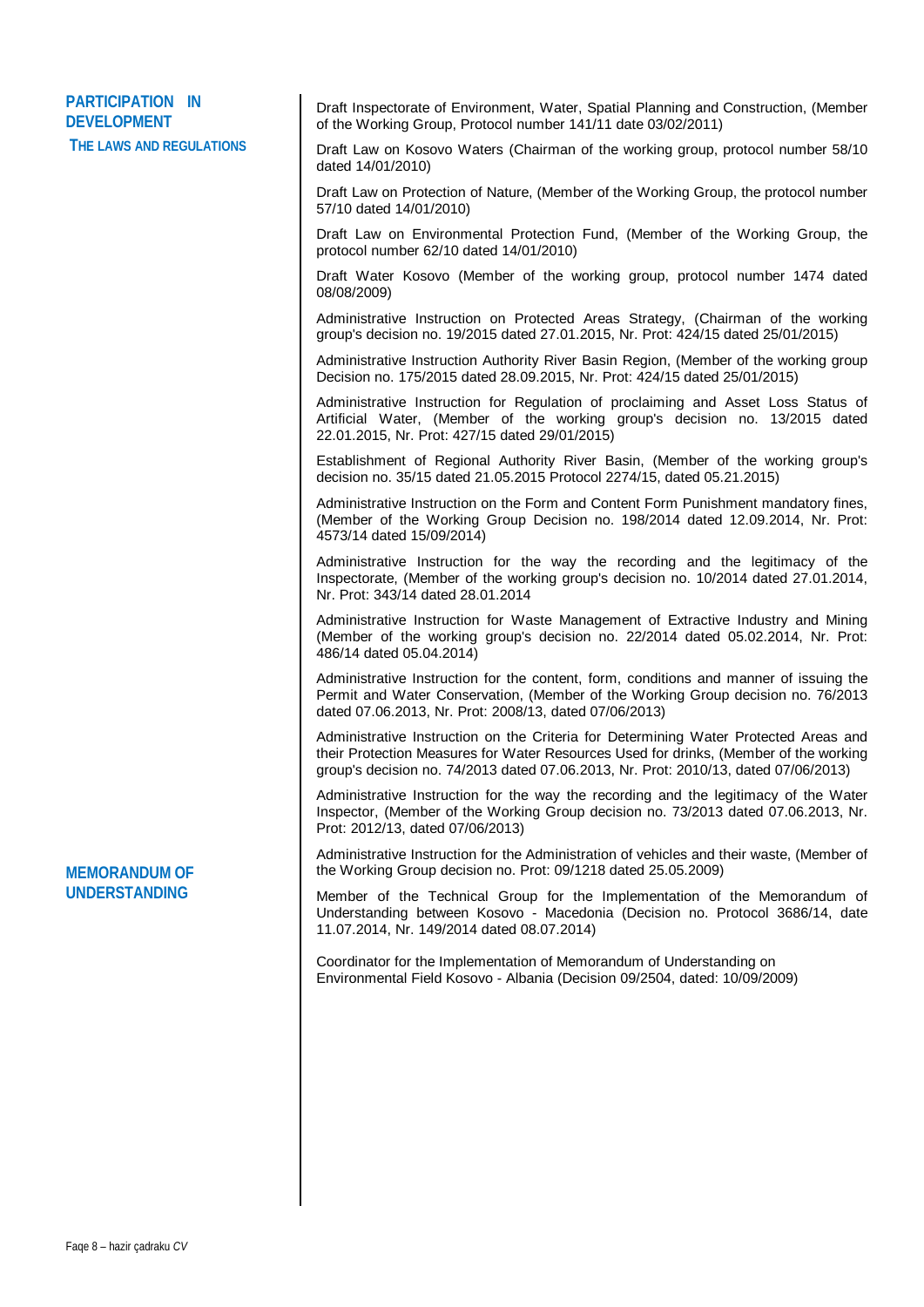### **PARTICIPATION IN THE DEVELOPMENT OF STRATEGIC DOCUMENTS PARTICIPATION IN THE DEVELOPMENT OF SPACE AND MANAGEMENT PLANS ETC. PARTICIPATION AT THE ENVIRONMENTAL DAY** Approximation National Environmental Strategy and Financial Analysis, (Member of the Working Group, Decision no. 84/2014 dated 12/05/2014, protocol number 2522/14 dated 15/05/2014) Review of National Security Strategy (Member of the Working Group, Decision no. 55/2012 dated 04/06/2012, protocol number 1534/12 dated 04/06/2012) Strategy and Action Plan for Prevention and Regularization of Informal Settlements, (Member of the Working Group, Decision number 498/10 dated 30/03/2010 Protocol) Environmental Protection Strategy 2011-2020, (Member of the Working Group, with reference number 2532/10 Decision dated 09/11/2010) Strategy and Action Plan on Informal Settlements, (Member of the working group, decision number 09/1293 dated 01/06/2009 Protocol) Spatial Plan for National Park ,, UES "(member of the working group, the Decision no. 316 / KEPA / 2013 dated 18/04/2014, protocol number 1986/14 dated 18/04/2014) Management Plan and National Park ,, Mountain ", (Member of the Working Group, Decision no. 107 / KEPA / 2013 dated 02/04/2013, protocol number 1087/13 dated 04/07/2013) Spatial Plan for National Park ,, UES "(member of the working group, the Decision no. 101 / KEPA / 2013 dated 28/03/2013, protocol number 1019/13 dated 28/03/2013) • Spatial Plan for National Park ., UES "(member of the working group, the Decision no. 221 / KEPA / 2013 dated 24/06/2013, protocol number 2241/13 dated 25/06/2013) • Spatial Plan Area of Special Interest Mirusha ., Falls "(member of the working group, decision no. OPS-248/1011, dated 13/04/2011, protocol number 708/11 dated 26/04/2011) Spatial Plan for Special Area Zhurr HC ,, "and ,, Special Reserve Nature River region Bifurcation Bifurcation", (member of the working group, the Protocol Decision Number 510/10 dated 31/03/2010) Spatial Plan for Area of Special Economic Interest ,, New Mining Field "(member of the working group, decision number 09/1402 dated 12/06/2009 Protocol) Review of Development Plan document ,, New Mining Area "(member of the working group, decision no. 03 / 02-09 dated 02.02.2009, protocol number 09/273 dated 06/02/2009) Mjedisi- Infrastructure (Member of the Working Group, Decision no. Protocol: 09/1311/1 dated 03/06/09) World Water Day on March 22, 2015 (Chairman of the Organizing Council Decision no. 09/2015, dated 20/01/2015, no. Prot: 298/15 dated 23/01/2015) World Water Day on March 22, 2014, (Chairman of the Organizing Council Decision no. 30/2014, dated 19/02/2013, no. Prot: 738/14 dated 20.02.2014) World Water Day on March 22, 2013, (Chairman of the Organizing Council Decision no. 13/2013 dated 15.02.2013, Nr. Prot: 442/13 dated 19/02/2013) World Water Day on March 22, 2010, (Chairman of the Organizing Council Decision no. Prot: 360/10 dated 09/03/2010) World Environment Day 05 June 2014, (Member of the Organizing Council Decision no. 76/2014, dated 05/05/2014, no. Prot: 2332/14 dated 06/04/2014) International Biodiversity Day May 22, 2013, (Member of the Organizing Council

Decision no. 42/2013, dated 02/05/2013, no. Prot: 1476/13 dated 02/05/2013)